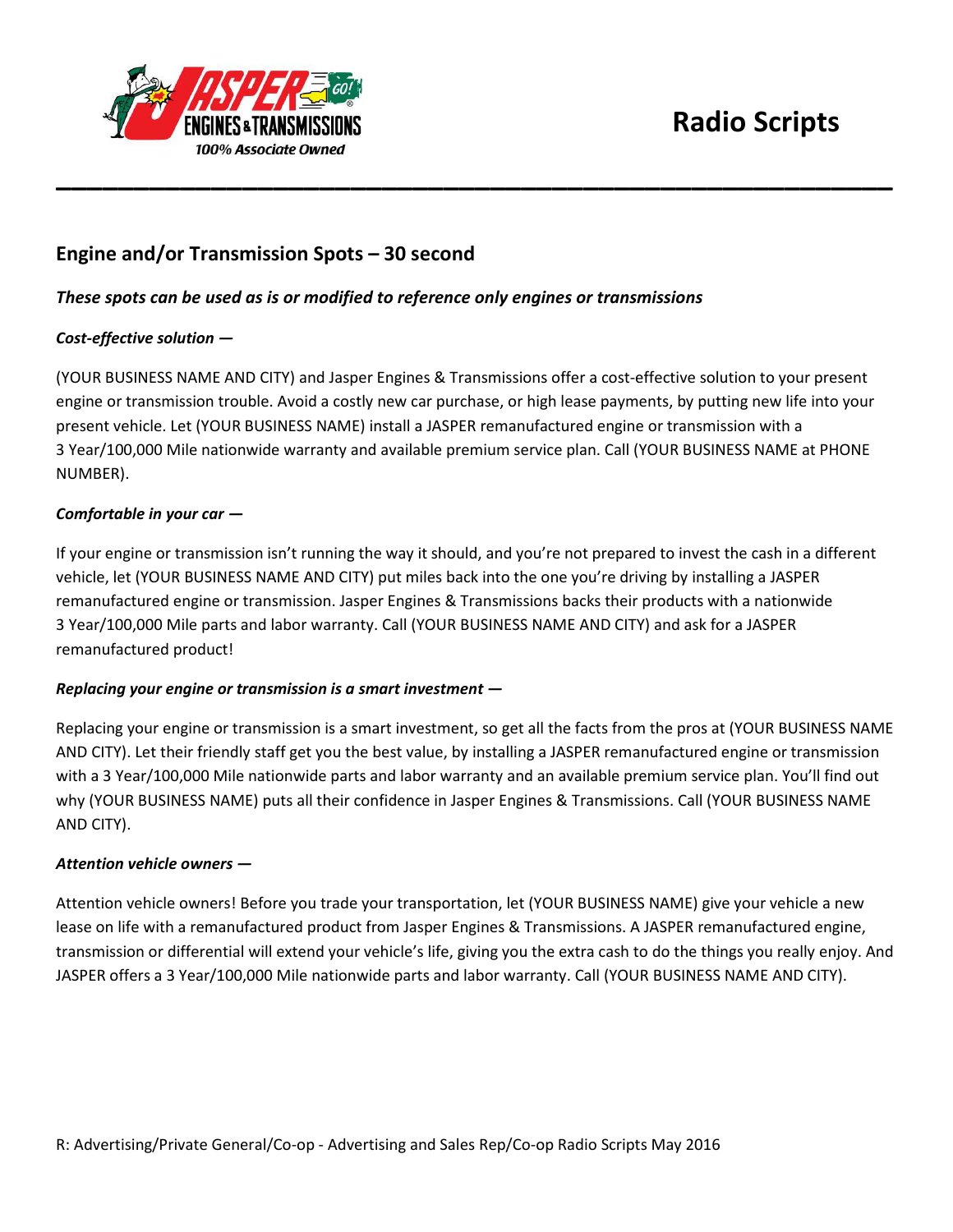### *No new vehicle in your budget —*

If a new vehicle is not in your budget, but the engine or transmission in your car, truck, van or SUV has given its last performance, call (YOUR BUSINESS NAME AND CITY) for a free quotation on installing a JASPER remanufactured product. A remanufactured engine or transmission from Jasper Engines & Transmissions will provide many years of trouble-free driving at a cost many times less than that of a new vehicle with its higher license and insurance fees. Call (YOUR BUSINESS NAME) for more information.

#### *Your vehicle is more than just transportation —*

Your vehicle is more than just transportation...it's what you depend on to move your most precious cargo....your family. So, you do everything you can to maintain it, but what do you do if the engine or transmission fails? Call (YOUR BUSINESS NAME AND CITY) for a cost effective alternative to a different vehicle. (YOUR BUSINESS NAME) installs quality remanufactured products from Jasper Engines & Transmissions with a nationwide warranty of 3 Years/100,000 Miles parts and labor. Let (YOUR BUSINESS NAME & LOCATION) get you back on the road fast.

# *High Cost of New or Newer Used Vehicle —*

When you consider the high cost of a new or newer used vehicle, there's a pretty good case to be made for replacing an engine or transmission that has failed or is delivering poor performance - rather than trading your car, truck, van or SUV. Call (YOUR BUSINESS NAME AND CITY) to learn more about installing a remanufactured product from Jasper Engines and Transmissions with a 3 Year/100,000 mile nationwide warranty. (YOUR BUSINESS NAME) and JASPER, two quality names for keeping your vehicle running great for less.

#### *Vehicle You Like —*

If you have a vehicle you like, you shouldn't have to get rid of it because the engine, transmission or differential has failed. You know the vehicle's maintenance history and there's no reason you can't keep it. Depreciation, license, insurance, interest – add them all up and they will probably total more than it would cost to install a remanufactured product from Jasper Engines and Transmissions. Call the trusted folks at (YOUR BUSINESS NAME AND CITY) and give what has been your faithful transportation, a new lease on life.

# *Personal Finances —*

Personal finances only go so far – daily living , college for the kids and – we all hope – retirement. So before you rush out and buy a new or newer used vehicle because your engine or transmission has failed, call YOUR BUSINESS NAME AND CITY). Learn how a remanufactured product from Jasper Engines and Transmissions can extend the life of your present vehicle for an amount much less than the higher expenses that come with a newer vehicle. Call (Your business name) and save money with JASPER.

# *Consider the cost of a new car, truck or van — Transmission*

It makes good dollars and cents to get more years and miles from your vehicle with a quality remanufactured transmission from Jasper Engines & Transmissions. JASPER automatic transmissions are assembled by skilled ASE technicians who care about their work, live-run tested then backed by a 3 Year/100,000 Mile nationwide parts and labor warranty. Call (YOUR BUSINESS NAME AND CITY) and drive away with the security and peace of mind that only JASPER and (YOUR BUSINESS NAME) can provide.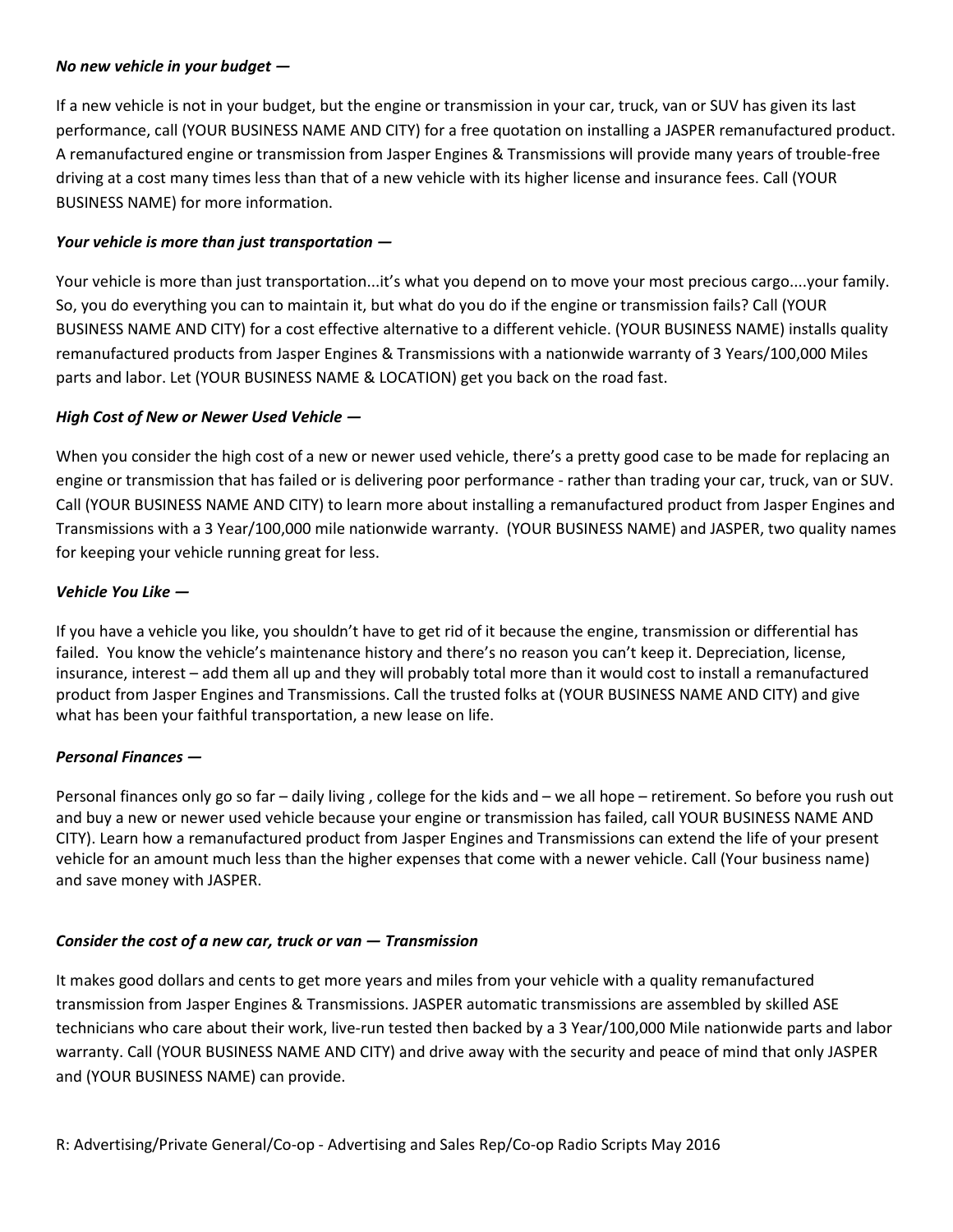### *Consider the cost of a new car, truck or van — Engine*

It only makes good dollars and cents to get more years and miles from your vehicle with a quality remanufactured engine from Jasper Engines & Transmissions. JASPER engines are assembled by skilled ASE technicians who care about their work, live-run tested then backed by a 3 Year/100,000 Mile nationwide parts and labor warranty. Call (YOUR BUSINESS NAME AND CITY) and drive away with the security and peace of mind that only JASPER and (YOUR BUSINESS NAME) can provide.

# **30 seconds of JASPER your 60 second radio spot (use the balance of the spot to promote your business) —**

Is the engine or transmission in your vehicle giving you poor performance? Replace that tired component with a JASPER remanufactured engine or transmission. A remanufactured product from JASPER will provide many years of trouble-free driving at a cost many times less than that of a new vehicle. Jasper Engines and Transmissions offers a 3 Year/100,000 Mile nationwide parts and labor warranty. Choose JASPER, a company with over 70 years of experience for proven reliability, guaranteed quality and overall value.

#### *Considering Replacement —*

... and if you're considering an engine or transmission replacement, we install quality products from Jasper Engines & Transmissions. You know why? Because we simply don't like doing it twice and with JASPER, it doesn't happen. The bottom line is value, and JASPER remanufactured products provide value for your dollar in terms of longevity, durability and performance. JASPER is committed to making the perfect product and they back that commitment with a 3 Year/100,000 Mile parts and labor nationwide warranty.

#### *Big Investment —*

We provide all types of vehicle service. If it comes to replacing your engine or transmission, well, that can be a big investment. So you'll want to learn as much as possible to make sure you're choosing the right product and getting the best value. That's why you should ask us about remanufactured products from Jasper Engines & Transmissions. JASPER backs their engines & transmissions with one of the best nationwide warranties around, 3 Years/100,000 Miles parts and labor. You'll quickly find out why we put all our confidence in JASPER remanufactured products.

#### *Money you save —*

Maintaining your vehicle is a smart investment, and did you ever stop to think about what you could do with the money you save by not trading your vehicle every few years? There are family vacations, college for the kids and, of course, retirement. So, even if your engine or transmission fails, there's a money-saving option to keeping your car, truck, van or SUV running like new. Ask us about remanufactured products from Jasper Engines & Transmissions. They're backed by a 3 Year/100,000 Mile parts and labor nationwide warranty. It's a smart investment.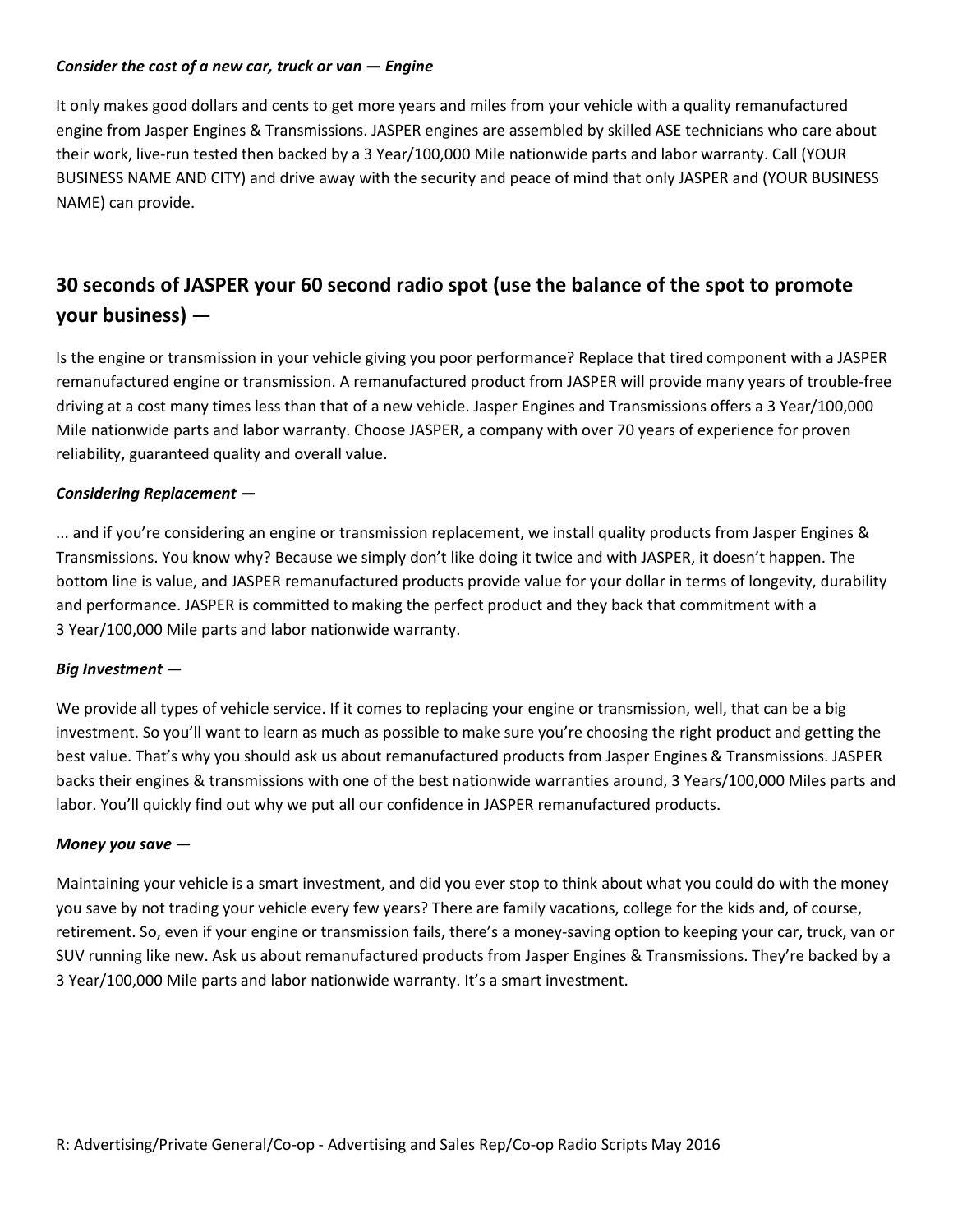### *Conversational (can be added after your own 30 second ad —*

Hey, this is (OWNERS NAME AND NAME OF BUSINESS) with a car care tip of the week. If you're considering an engine or transmission replacement, my shop installs quality products from Jasper Engines & Transmissions. You know why? Because I don't like doing it twice and with JASPER, I don't have to. The bottom line is value, and JASPER remanufactured products provide new life, durability and performance. JASPER backs their products with a 3 Year/100,000 Mile parts and labor warranty. Give us a call. We've got the facts.

# **Marine 30-second Spot**

In a season that's already too short, the time spent waiting for engine, stern drive, lower unit or powerhead repairs seems like an eternity. Call (YOUR BUSINESS NAME AND ADDRESS AND CITY) and avoid lengthy repairs with a remanufactured product from JASPER Marine. JASPER Marine offers a nationwide warranty and is committed to providing quality, reliability and total satisfaction. Get back in the water fast and economically with JASPER Marine and (YOUR BUSINESS NAME AND ANY OTHER INFORMATION).

# **60-second Engine and Transmission Spot**

# *Now is not the Time to Trade —*

OK. Your engine or transmission has failed. But now is not the time to trade your vehicle – not without a working engine or transmission. Besides, would you have kept your vehicle another 3-5 years if your engine or transmission had not let you down? If you answered "yes" then Jasper Engines and Transmissions is your choice to give your car, truck, van or SUV new life and many thousands of miles of enjoyable driving performance. Talk to the folks at (YOUR BUSINESS NAME). (YOUR BUSINESS NAME) and their knowledgeable technicians will install a quality remanufactured engine or transmission for less that you'll pay for a new vehicle or a newer used vehicle. See them to learn more about the money saving value of JASPER. While you're there, ask them about all their other great services like... (approx. 20 seconds)

# *Repair Shop You Trust —*

(You have approximately 20 seconds to fill in with your special services.)

(YOUR BUSINESS NAME) wants to be the repair shop you trust to take care of an important aspect in your life – your family's safe transportation. You don't need the stress that can come with a vehicle repair, and (YOUR BUSINESS NAME) has the knowledge and expertise to get the job done right the first time and get you back on the road fast. (YOUR BUSINSS NAME and list of things you offer - approx. 20 seconds). Even if it comes to major repairs like a failing engine or transmission, (YOUR BUSINESS NAME) has that covered as well. We can replace your engine or transmission with a quality remanufactured product from Jasper Engines & Transmissions. JASPER backs their products with a nationwide 3 Year/100,000 Mile parts and labor warranty. Visit (YOUR BUSINESS NAME). We want to be the technicians you depend on.